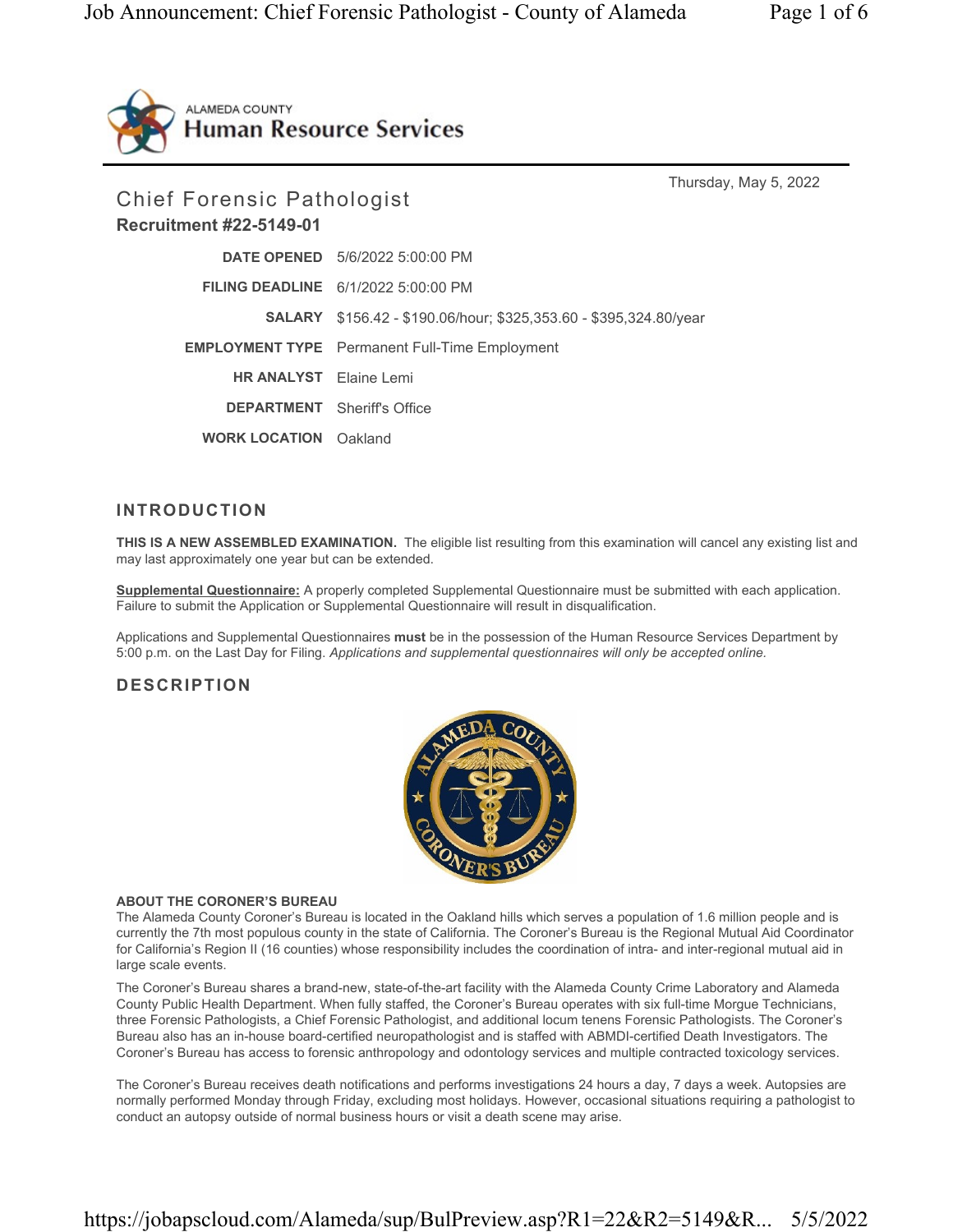## THE POSITION

Under general direction, to serve as the primary medical advisor to the Sheriff/Coroner or his/her designee, for cases under the jurisdiction of the Alameda County Coroner's Bureau; to perform professional level, forensic medical evaluation and analysis involved with determining the cause, manner and circumstances of death and injuries sustained by deceased persons; to develop forensic evidence for use in legal proceedings; to testify and serve as an expert witness in concerning findings; to administer and manage the operations in the morgue; and organize, manage and coordinate all forensic medical activities at the Coroner's Bureau. The Chief Forensic Pathologist is licensed to practice medicine or osteopathy in the State of California and is certified by the American Board of Pathology to practice forensic pathology. This is a single position class located in the Coroner's Bureau, reporting to the Sheriff/Coroner or his/her designee.

For more information about the job classification, visit: Chief Forensic Pathologist (#5149).

#### THE IDEAL CANDIDATE

In addition to meeting the minimum qualifications listed below the ideal candidate will exhibit the above qualities as well as possess the following critical attributes:

- A successful team builder Uses appropriate interpersonal styles to help build a cohesive team and accomplish the team's goals.
- Effectively maximizes personnel resources Allocates tasks and responsibilities to maximize the individuals' and organization's effectiveness.
- Commits to one's work Demonstrates a willingness to commit one's time and best efforts to accomplishing organizational goals.
- Approaches change positively Maintains effectiveness when experiencing major changes in work responsibilities or environment.
- Operates with integrity Interacts with others in a way that gives them confidence in one's intentions and those of the organization.
- Maintains focus under pressure Exhibits stable performance under stress or opposition.
- Maintains an exceptional level of quality Accomplishing tasks by considering all areas involved, accurately checks processes and tasks.
- Excels in technical knowledge and skill keeps up with current developments and trends in the field of forensic pathology.
- Communicates effectively Clearly conveys information and ideas.



#### ABOUT THE ALAMEDA COUNTY SHERIFF'S OFFICE

The Alameda County Sheriff's Office is a full service law enforcement agency accredited through the Commission on Accreditation for Law Enforcement Agencies (CALEA) for its law enforcement services, its Regional Training Center, and its Dispatch Unit; the American Correctional Association (ACA) for its Detentions and Corrections Division; the American Society of Crime Laboratory Directors Laboratory Accreditation Board for its Crime Lab; the Bomb Squad Commanders Advisory Board for its Explosive Ordinance Unit. Additionally, the agency's health care provider, Wellpath, has experience working with the National Commission on Correctional Health Care (NCCHC).

The Sheriff's Office has a current budget of approximately \$522 million and has over 1700 authorized positions, including in excess of 1000 sworn personnel. The agency's Chief Executive Officer is Sheriff / Coroner Gregory J. Ahern, who is assisted in the operation of the agency by Undersheriff Richard T. Lucia, Assistant Sheriffs Charles "Casey" Nice and Dennis Houghtelling.

The Sheriff of Alameda County is responsible for a vast array of tasks and duties, including the following:

- Providing security to the Consolidated Superior Courts
- Operating the Coroner's Bureau
- Operating a full-service criminalistics laboratory
- Performing Civil Process
- Operating a County Jail (Santa Rita)
- Operating the County Office of Emergency Services
- Providing patrol and investigative services to the unincorporated areas of Alameda County
- Pursuant to contractual agreements, providing patrol and investigative services to the City of Dublin, Oakland
- International Airport, Highland County Hospital, Social Services, and to the Alameda-Contra Costa Transit District • Conducting a basic academy pursuant to Police Officer Standards and Training (P.O.S.T.) requirements. [Sheriff's
- Academy Web Site]
- Providing Fish and Game enforcement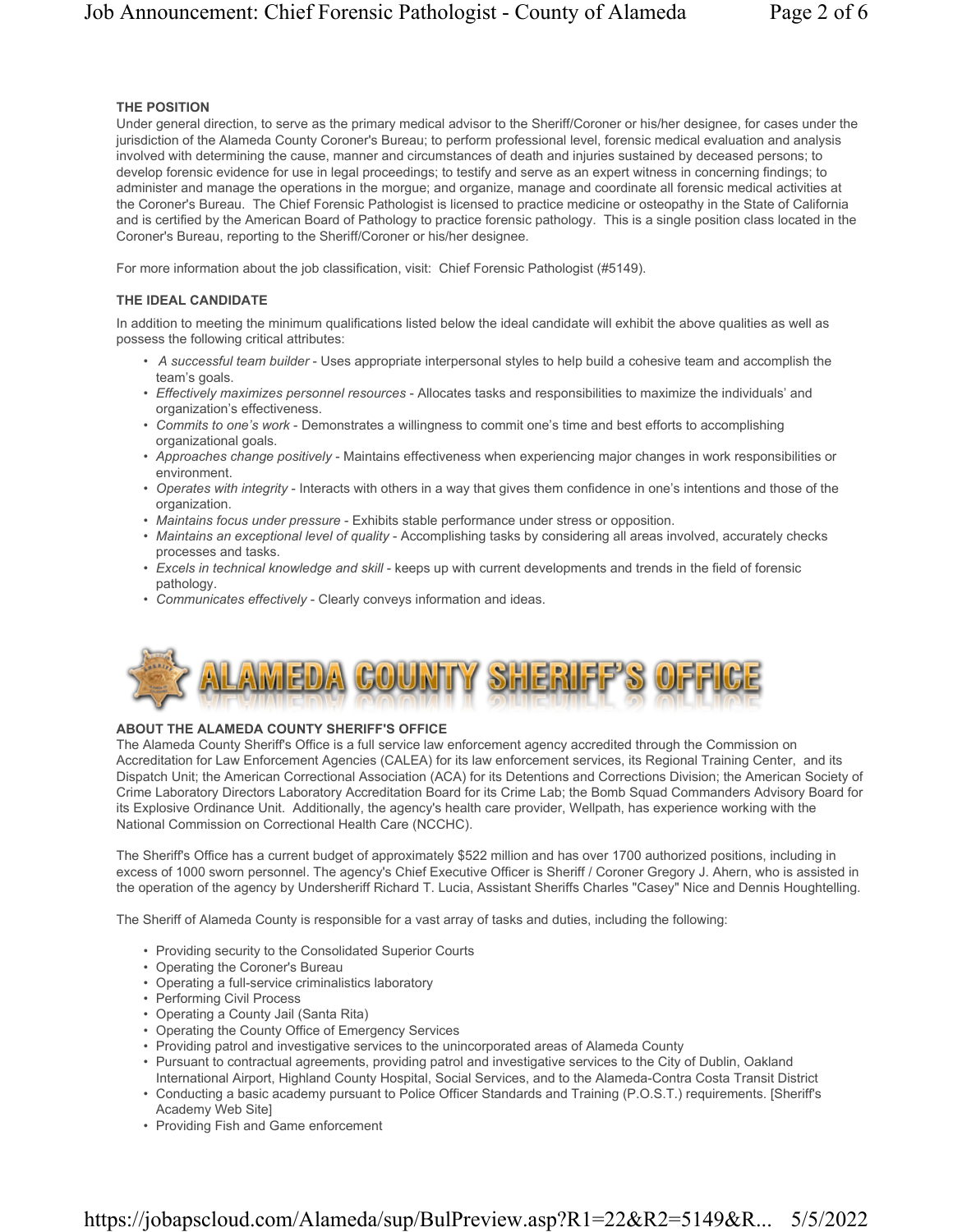- Project Director of the Narcotics Task Force
- Serving as the Executive Director of the Sexual Assault Felony Enforcement (SAFE) Task Force
- Operating a Marine Patrol Unit in the San Francisco Bay waters.

For more detailed information about the agency, visit: Alameda County's Sheriff's Office, CA | Home.

# MINIMUM QUALIFICATIONS

## Education:

Possession of an M.D. or D.O. degree conferred by an accredited medical school.

AND

## Experience:

The equivalent of two years' full-time post forensic residency/fellowship work experience in forensic pathology.

# Certification:

Completion of a recognized residency program leading to board certification in forensic pathology and possession of board certification in forensic pathology by the American Board of Pathology.

#### License:

Possession of a license to practice medicine or osteopathy in the State of California.

#### Special Requirements:

- Duties require twenty-four hour on-call availability to respond to scenes of sudden death or injury, or to respond to hospitals to facility organ donor requests.
- Duties require exposure to accidental, physical or biological health hazards and disagreeable situations.

NOTE: The Civil Service Commission may modify the above Minimum Qualifications in the announcement of an examination.

# KNOWLEDGE AND SKILLS

## The most suitably qualified candidates will possess the following competencies:

#### Knowledge of:

- State and Federal laws applicable to the practice of forensic pathology.
- Investigative procedures and the medico-legal techniques required to determine the circumstances, cause and manner of death as required by law.
- Procedures and techniques utilized in forensic medicine, including medico-legal autopsy, interpretation of forensic toxicology results and interpretation of histology and clinical chemistry results associated with a cause and time of death.
- Principles of public administration, supervision, and training.

#### Ability to:

- Examine decedents for evidence and signs of injuries.
- Document injuries, collect biological and physical evidence of injuries and interpret them.
- Perform medico-legal autopsies in accordance with the standards of the Alameda County Coroner's Bureau and the National Association of Medical Examiners.
- Effectively communicate interpretations of scene reconstruction, medico-legal autopsy, and investigative and observational findings verbally and in writing.
- Testify clearly, concisely and effectively at public hearings, in courts of law and before the Grand Jury.
- Learn, and effectively execute the policies and procedures of the Alameda County Coroner's Bureau.
- Plan, direct and coordinate the works of others.
- Establish and maintain effective and diplomatic work relationships with members of the legal profession, public, staff, and other government agencies or related entities.
- Communicate effectively, both orally and in writing.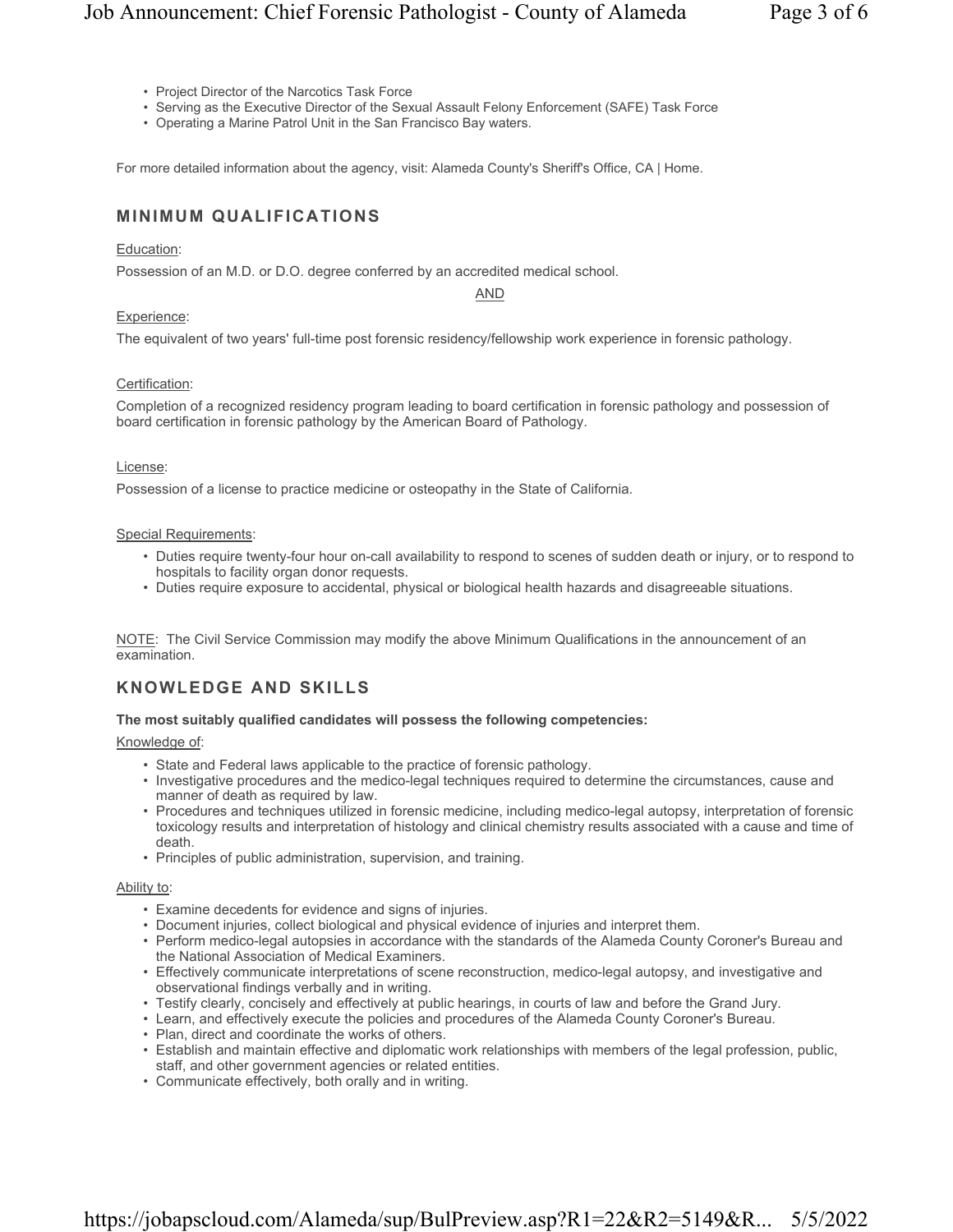# EXAMINATION COMPONENTS

# THE EXAMINATION WILL CONSIST OF THE FOLLOWING STEPS:

1) A review of candidates' applications and supplemental questionnaire to verify possession of minimum requirements. Those candidates who possess the minimum requirements for the class will move on to the next step in the examination process. 2) An oral interview which will be weighted as 100% of the candidate's final examination score. The oral interview may contain situational exercises.

# CANDIDATES MUST ATTAIN A QUALIFYING RATING ON EACH PORTION OF THIS EXAMINATION

Alameda County utilizes a Civil Service Selection System founded on merit. Such a system is competitive and based on broad recruitment efforts and equal opportunity for qualified applicants to test in an examination process designed to determine the qualifications, fitness and ability of competitors to perform duties of the vacant position. Many of our recruitments are targeted and specific to the needs of a current vacant position, in which case, the eligible list may be exclusively used for that current vacant position. Other recruitments may be more broadly used for both current and future vacancies, or for other alternate jobs with comparable scopes of work.

For more information on the Civil Service Selection process, please visit the "What You Need to Know" section of our website, www.acgov.org/hrs.

# SELECTION PLAN

Applicants will be informed via email with reasonable notice in advance of any examination process which will require their attendance. The following dates are tentative and subject to change based on the needs of the Agency:

# TENTATIVE SELECTION PLAN

| Deadline for Filing:                                                                          | Friday, June 1, 2022, at 5:00 PM |
|-----------------------------------------------------------------------------------------------|----------------------------------|
| Review of Applications and Supplemental Questionnaire<br>to Determine Minimum Qualifications: | Friday, June 10, 2022            |
| <b>Oral Interviews</b>                                                                        | Wednesday, July 6, 2022          |

## Veterans' Preference

Each applicant entitled to veterans' preference as provided in the Alameda County Civil Service Rules who has served in the armed forces of the United States during a war or campaign as defined by Section 1897 of the Government Code of the State of California and who has been discharged or released under honorable conditions and wishes to claim such preference shall do so by presenting proof of his/her honorable discharge (DD214) from the armed forces of the United States, showing the dates of his/her military service. Each applicant entitled to Disabled Veterans' points as provided in the Alameda County Civil Service Rules, who wishes to claim such preference shall additionally present proof of military-connected disability from the United States Veterans Administration.

U.S. military veterans (including applicants already employed by the County of Alameda) intending to claim preferential consideration pursuant to Alameda County Civil Service Rules must present proof of honorable discharge or release (DD Form 214) concurrent with this application but in no event later than the final step in the recruitment process (usually the oral interview.)

To claim veteran's preference, proof must be presented during check in on the date of the applicant's scheduled oral interview. Failure to submit proof by this date will forfeit the applicant's claim to veterans' preference in such examination.

Candidates will be required to present a valid photo I.D. for admittance to each phase of the examination, i.e., driver's license, military I.D., Passport, or California Department of Motor Vehicle's I.D. card.

# \*WE RESERVE THE RIGHT TO MAKE CHANGES TO THE ANNOUNCED RECRUITMENT & SELECTION PLAN\*

Alameda County and the Human Resource Services Department will make reasonable efforts in the examination and/or selection process to accommodate qualified individuals with disabilities and/or medical conditions in accordance/compliance with the State Fair Employment and Housing Act (FEHA), Federal Americans with Disabilities Act (ADA) Alameda County's Reasonable Accommodation Policy and applicable statues. To request an accommodation due to a disability/medical condition during this or other phases of the examination/selection process, please contact the assigned Human Resources Representative listed on the job announcement **before the last date of filing.** Alameda County requires applicants to provide supporting documentation to substantiate a request for reasonable accommodation. In order to qualify for a reasonable accommodation, applicants must have a disability/medical condition pursuant to the ADA, FEHA and applicable statutes.

For more information regarding our Reasonable Accommodation procedures, please visit our website, www.acgov.org/hrs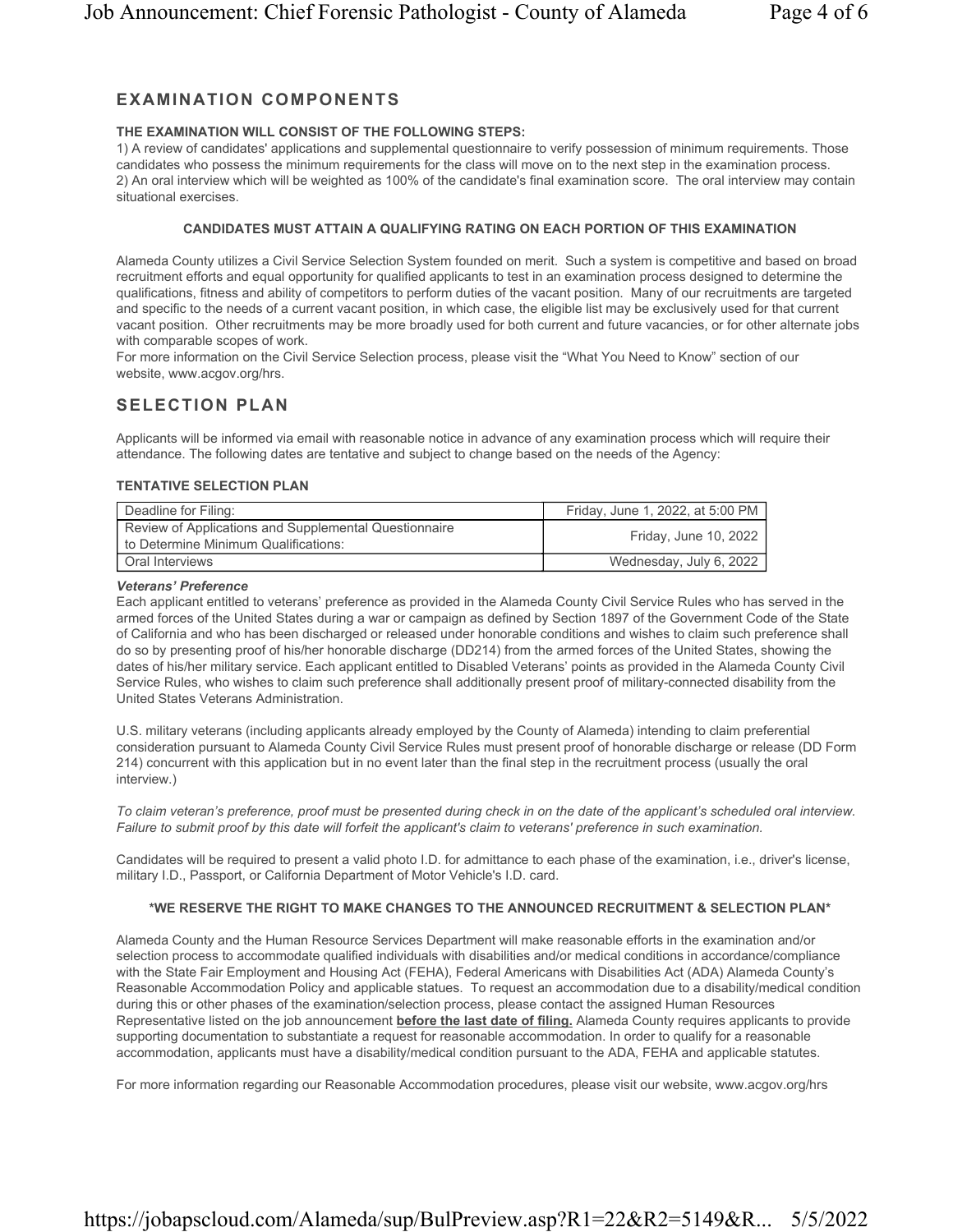# BENEFITS

Alameda County offers a comprehensive and competitive benefits package that affords wide-ranging health care options to meet the different needs of a diverse workforce and their families. We also sponsor many different employee discount, fitness and health screening programs focused on overall well being. These benefits include but are not limited to\*:

## For your Health & Well-Being

- Medical HMO & PPO Plans
- Dental HMO & PPO Plans
- Vision or Vision Reimbursement
- Share the Savings
- Basic Life Insurance
- Supplemental Life Insurance (with optional dependent coverage for eligible employees)
- Accidental Death and Dismemberment Insurance
- County Allowance Credit
- Flexible Spending Accounts Health FSA, Dependent Care and Adoption Assistance
- Short-Term Disability Insurance
- Long-Term Disability Insurance
- Voluntary Benefits Accident Insurance, Critical Illness, Hospital Indemnity and Legal Services
- Employee Assistance Program

## For your Financial Future

- Retirement Plan (Defined Benefit Pension Plan)
- Deferred Compensation Plan (457 Plan or Roth Plan)

## For your Work/Life Balance

- 11 paid holidays
- Floating Holidays
- Vacation and sick leave accrual
- Vacation purchase program
- Management Paid Leave\*\*
- Catastrophic Sick Leave
- Group Auto/Home Insurance
- Pet Insurance
- Commuter Benefits Program
- Guaranteed Ride Home
- Employee Wellness Program (e.g. At Work Fitness, Incentive Based Programs, Gym Membership Discounts)
- Employee Discount Program (e.g. theme parks, cell phone, etc.)
- Child Care Resources
- 1st United Services Credit Union

\*Eligibility is determined by Alameda County and offerings may vary by collective bargaining agreement. This provides a brief summary of the benefits offered and can be subject to change.

\*\* Non-exempt management employees are entitled to up to three days of management paid leave. Exempt management employees are entitled to up to seven days of management paid leave.

# CONCLUSION

All notices related to County recruitments for which you have applied will be sent/delivered via email. Please add @jobaps.com, @acgov.org and Noreply@jobaps.com as accepted addresses to any email blocking or spam filtering program you may use. If you do not do this, your email blocking or spam filtering program may block receipt of the notices regarding your application for recruitments. You are also strongly advised to regularly log into your County of Alameda online application account to check for notices that may have been sent to you. All email notices that will be sent to you will also be kept in your personal online application account. You will be able to view all of your notices in your online application account by clicking on the "My applications" button on the Current Job Openings page and clicking on the link 'last notice sent' for the respective recruitment.

#### Please take the steps recommended above to ensure you do not miss any notices about a recruitment for which you have applied. The County of Alameda is not responsible for notices that are not read, received or accessed by any applicant for a County recruitment.

NOTE: All notices are generated through an automated email notification system. Replies to the email box Noreply@jobaps.com are routed to an unmonitored mailbox. All notices are generated through an automated email notification system. Replies to the email box are routed to an unmonitored mailbox. If you have questions, please go to our website at www.acgov.org/hrs. You may also contact the Human Resources Analyst listed on the job announcement for the recruitment for which you have applied.

# https://jobapscloud.com/Alameda/sup/BulPreview.asp?R1=22&R2=5149&R... 5/5/2022